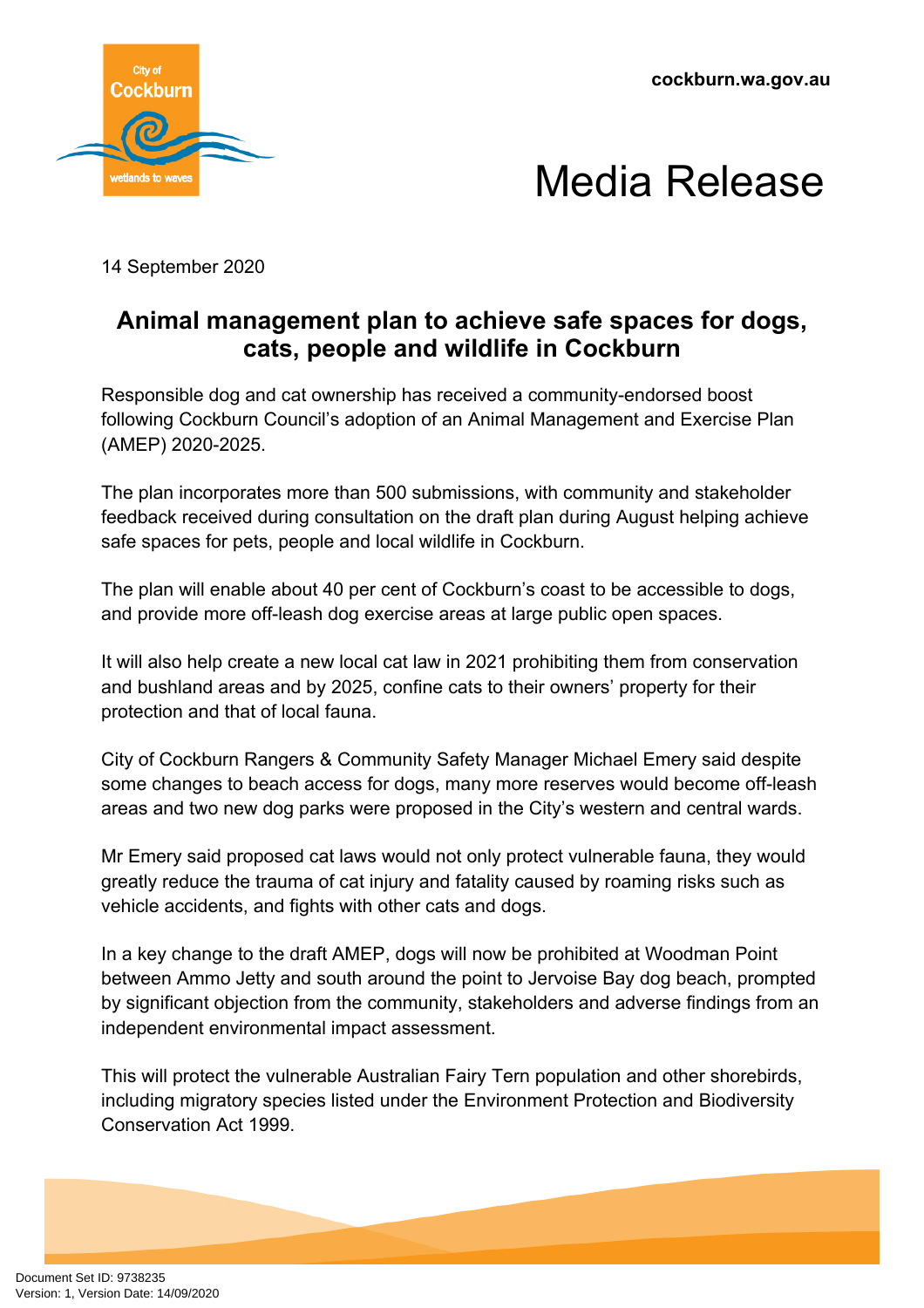

## Media Release

A proposal for this beach to change from on-leash to off-leash was rejected by a significant proportion of community survey participants and the Department of Local Government, Sport & Cultural Industries, the Department of Biodiversity, Conservation and Attractions, Woodman Point Regional Park Community Advisory Committee, Birdlife Australia, the Conservation Council of WA and Native ARC.

Making this beach off-leash could generate significant impact to threatened bird species, triggering the approval of the Federal Minister for Environment.

For the first time, several large public opens spaces will be phased in as off-leash areas, when not in use by recognised sporting groups or by schools.

Phase one reserves:

- Allendale Park
- **Aubin Grove Reserve**
- **•** Beeliar Reserve
- Colorado Park
- Goodchild Reserve
- Santich Park

Phase two reserves:

- Enright Reserve
- Len Packham Reserve
- Success Reserve

Two dog parks are also proposed for construction at Radonich Park (Beeliar) and Macfaull Park (Spearwood).

The plan is estimated to cost about \$550,000 over five years, with \$135,000 under budgetary consideration for the implementation of phase 1 during 2020-21.